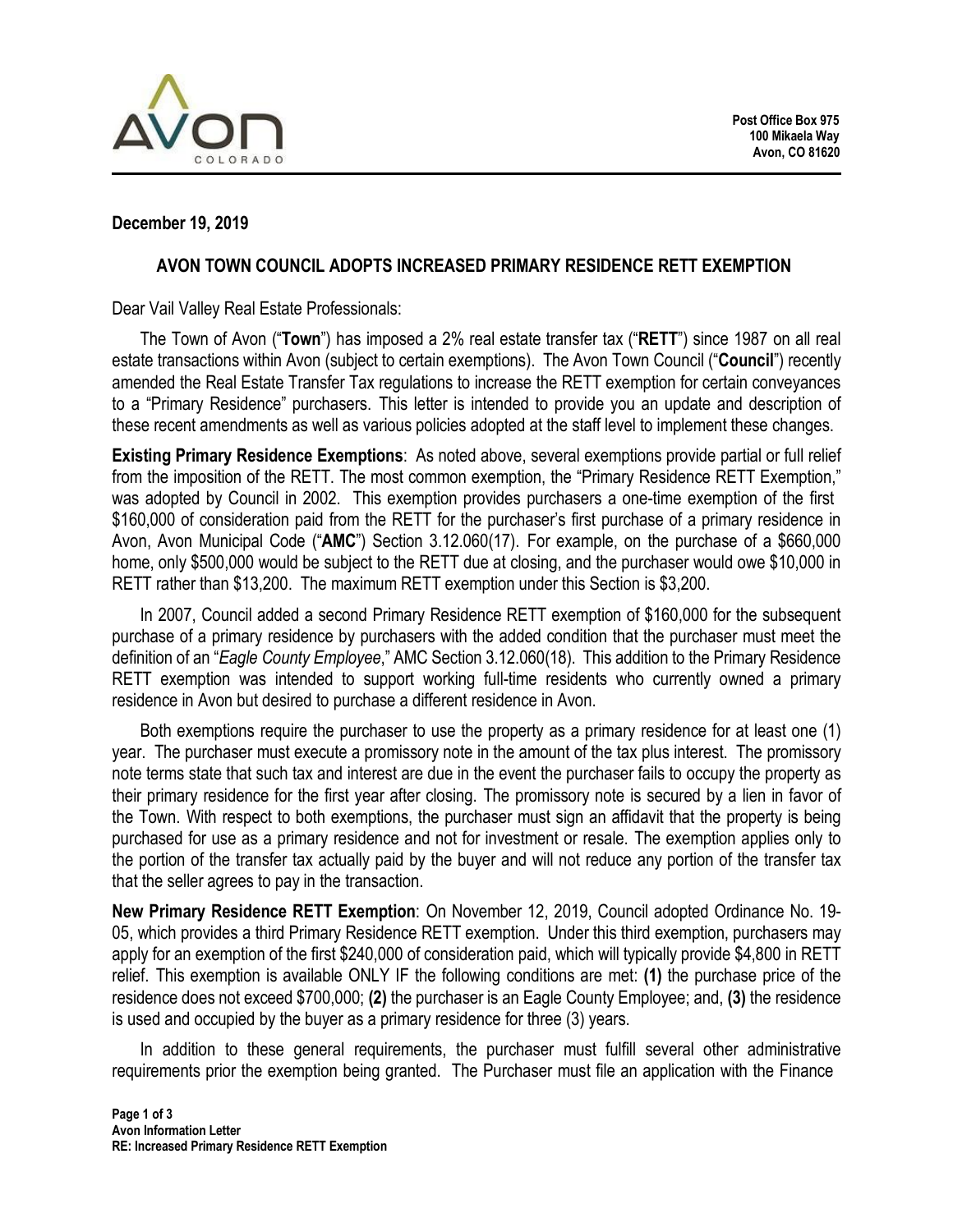Director with written verification, in the form of an executed closing statement or other written document, that **(1)** the purchase price does not exceed \$700,000; and **(2)** the amount of the RETT actually paid by buyer. The Purchaser must also execute an affidavit that the property is being purchased for use as a primary residence and not for investment or resale. The purchaser must also provide a promissory note in the amount of the tax, plus interest, providing such tax an interest are due in the event the purchaser fails to occupy the property within thirty (30) days of closing (or ninety (90) days of the appropriate waiver is filed) as their primary residence for the first three (3) years after closing, which note will be secured by a lien in favor of the Town.

| <b>Exemptions</b>                     | Section (17) | Section (18) | Section (19) |
|---------------------------------------|--------------|--------------|--------------|
| <b>Amount</b>                         | \$160,000    | \$160,000    | \$240,000    |
| <b>Home Value Cap</b>                 | None         | None         | \$700,000    |
| <b>Eagle County Employee</b>          | N/A          | Yes          | Yes          |
| <b>Affidavit of Primary Residence</b> | Yes          | Yes          | Yes          |
| <b>Promissory Note</b>                | year         | l year       | 3 years      |
| Lien                                  | Yes          | Yes          | Yes          |

## **SUMMARY OF PRIMARY RESIDENCE RETT EXEMPTIONS:**

**Definitions**: In addition to making a third exemption available to purchasers, the Council also amended the definitions of "Primary Residence" and "Eagle County Employee." The change in the Primary Residence definition impacts all three Primary Residence Exemptions while the change to the "Eagle County Resident Exemption" applies to the subsequent purchase exemption as well as the third \$240,000 exemption.

## *Primary Residence*

The amendments to the definition of "Primary Residence" primarily provides any purchaser who receives a Primary Residence Exemption may short-term rent portions of the residence provided that such person continues to occupy and use the residence as a primary residence. This assumes the property has been zoned for short-term rental of the property. In addition, primary residence status may be maintained if unforeseen circumstances arise that requires the buyer occupant to temporarily leave the residence for a period not to exceed nine (9) months with the intent to return, and the buyer occupant leases the residence to an Eagle County employee(s), and the buyer occupant receives written approval from the Town Manager. Finally, the recent amendments provides the Town Manager with the discretion to determine whether a purchaser meets the "Primary Residence" requirements set forth in the AMC.

# *Eagle County Employee*

The amendments to the definition of "Eagle County Employee" acknowledges certain realities of the changing nature of the global economy. An "Eagle County Employee" has generally meant an employee working in Eagle County who works an average of at least thirty (30) hours per week on an annual basis or earns seventy-five percent (75%) of his or her income and earnings by working in Eagle County; or a retired individual, sixty (60) years or older, who has worked a minimum of five (5) years in Eagle County for an average of at least thirty (30) hours per week on an annual basis. An "Eagle County Employee" now also